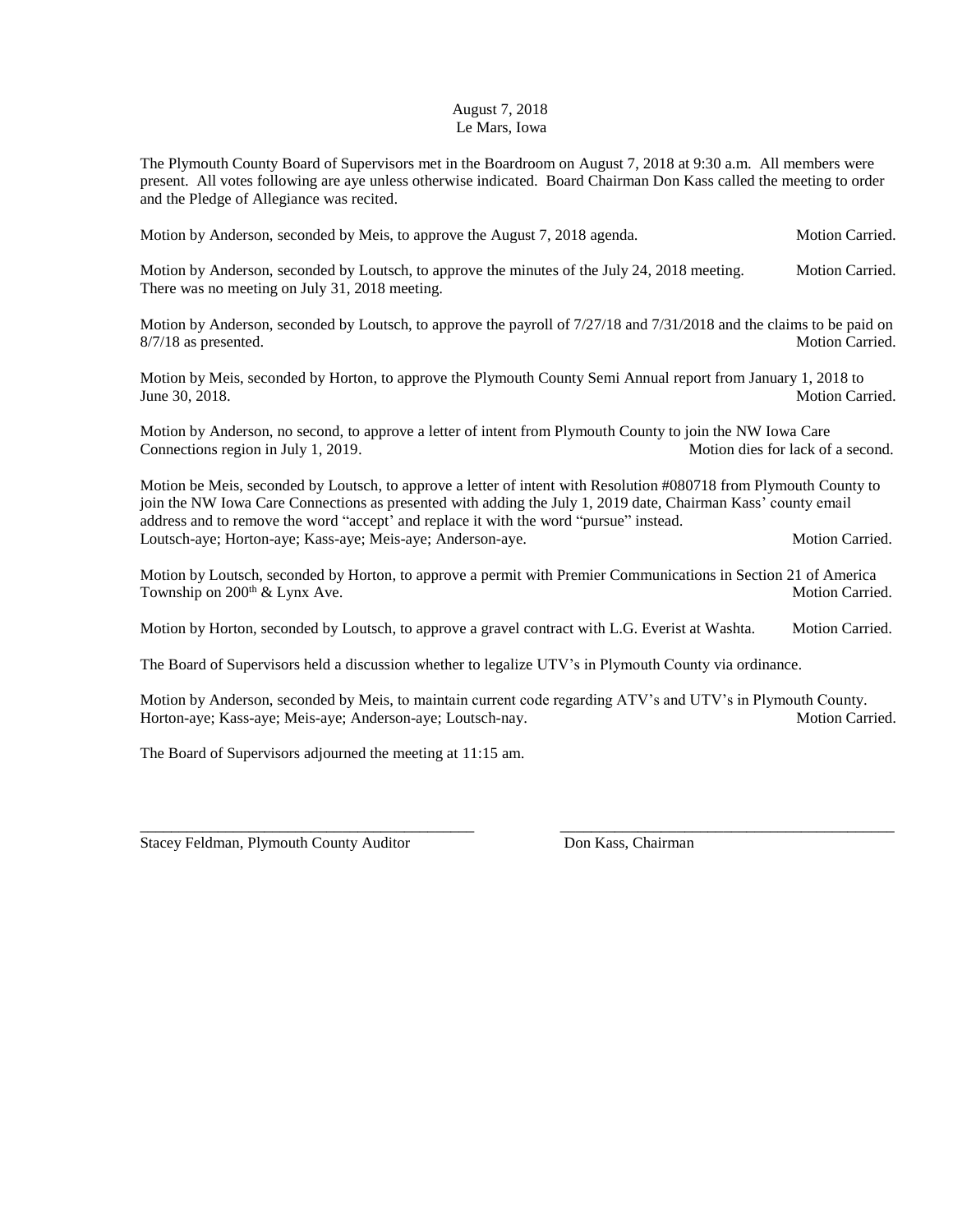| A & M Laundry                 | floor mats                | 145.00    |
|-------------------------------|---------------------------|-----------|
| Advanced Systems              | maintenance agreement     | 55.85     |
| Noel Ahmann                   | mileage                   | 99.73     |
| Akron Hometowner              | publications              | 417.59    |
| Allied Oil & Tire             | oil                       | 19927.61  |
| Alpha Wireless                | FCC license renewal       | 100.00    |
| Anthony Plumbing              | <b>BUILDINGS</b>          | 77.50     |
| Autry Reporting               | deposition                | 52.50     |
| Craig Bartolozzi              | insurance reimbursement   | 309.53    |
| Cole Beitelspacher            | cell phone allowance      | 60.00     |
| Bentson Pest Control          | monthly service           | 100.00    |
| Berntsen International        | SUPPLIES                  | 151.57    |
| Bomgaars                      | supplies                  | 1725.41   |
| Bomgar Corporation            | remote support upgrade    | 2024.98   |
| C & R Supply                  | sprayer parts             | 344.06    |
| Elizabeth Carroll             | mileage                   | 76.05     |
| Century Link                  | phone                     | 69.72     |
| Chapman Overhead Door         | <b>BUILDINGS</b>          | 419.50    |
| Cherokee Co Sheriff           | service                   | 34.00     |
| Crescent Electric Supply      | <b>BUILDINGS</b>          | 136.34    |
| Crittenton Center             | youth shelter care        | 1446.15   |
| Culligan Water                | water                     | 56.04     |
| The Dailey Stop               | fuel                      | 45.34     |
| Dakota Riggers & Tools        | CHAINS & CABLES           | 480.28    |
| Dean Foods                    | kitchen supplies          | 392.73    |
| Des Moines Stamp Mfg          | notary stamp              | 32.40     |
| Diesel Specialties            | OUTSIDE SERVICE           | 741.48    |
| Dixon Construction            | construction project      | 109161.37 |
| Document Depot                | shredding documents       | 45.00     |
| Eakes Inc                     | SUNDRY                    | 247.42    |
| Equipment Blades              | <b>BLADES</b>             | 13120.00  |
| Kevin Ernst                   | insurance reimbursement   | 500.00    |
| Fastenal                      | supplies                  | 111.23    |
| Hunter Fedders                | dive team work comp       | 1.00      |
| Matt Fedders                  | dive team work comp       | 1.00      |
| Stacey Feldman                | reimbursement             | 85.59     |
| Floyd Valley Hospital Comm    | 1st qtr comm hlth allocat | 33404.00  |
| Woodward Youth Corporation    | juvenile shelter care     | 1446.15   |
| Shonden Frederes              | insurance reimbursement   | 20.77     |
| Frontier                      | data line & phone         | 1527.81   |
| GCC Alliance Concrete         | PIPE CULVERTS             | 1243.44   |
| GCR                           | PARTS                     | 52.50     |
| Kyle Gengler                  | sign labor                | 325.00    |
| Jolynn Goodchild              | cell phone, mileage       | 99.24     |
| Government Forms and Supplies | ink stamps                | 66.50     |
| Graves Construction           | construction project      | 103084.40 |
| Kirk Hall                     | dive team work comp       | 1.00      |
| Hamilton Co Sheriff           | service                   | 48.35     |
| Hancock Concrete Products     | ROADWAY CULVERTS          | 5900.00   |
| Hardware Hank                 | supplies                  | 16.93     |
| Jamie Hauser                  | mileage                   | 147.70    |
| Cole Heissel                  | dive team work comp       | 1.00      |
| Cheryl Heissel                | dive team work comp       | 1.00      |
|                               |                           |           |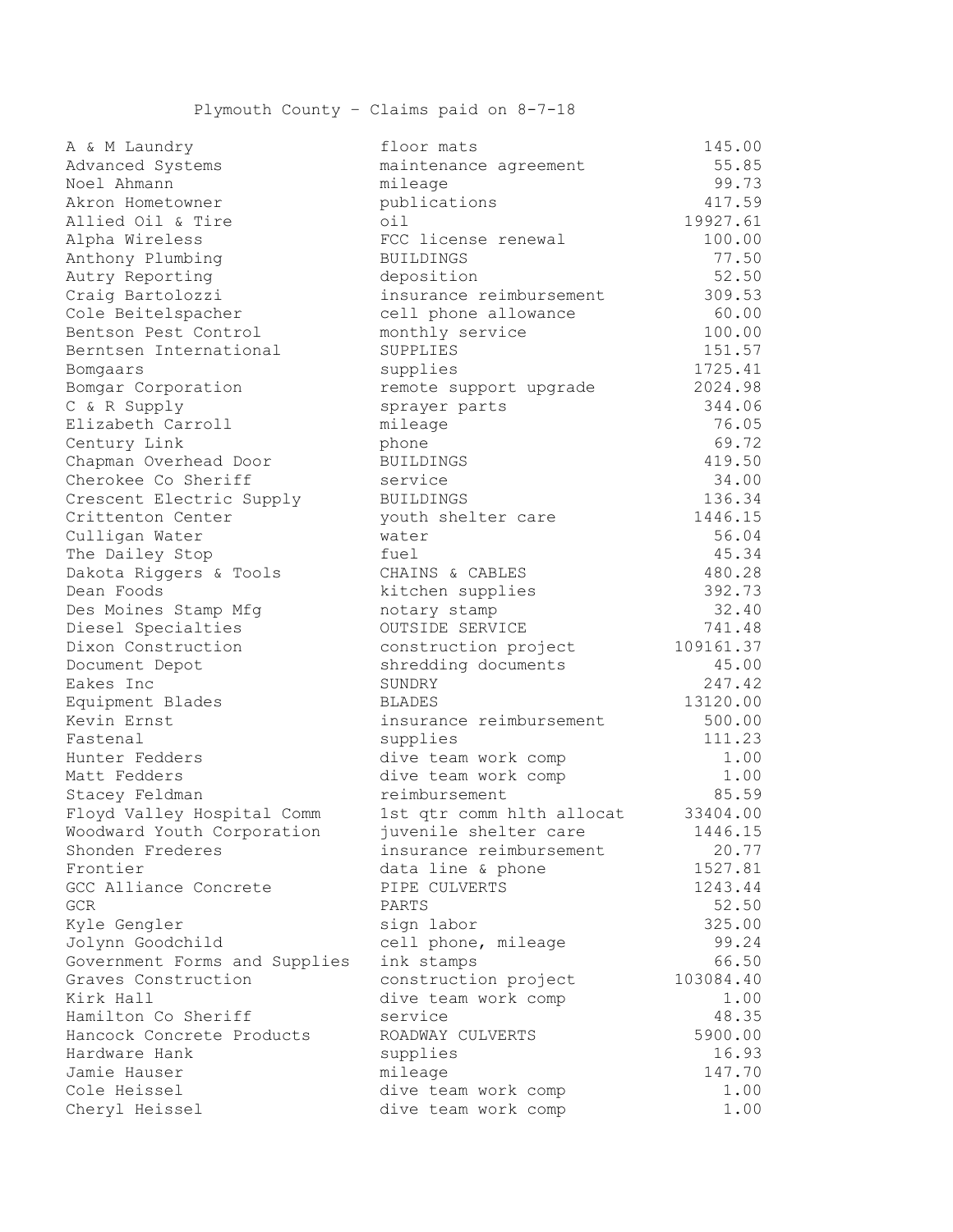| Dave Helmrichs                 | well closing                   | 500.00    |
|--------------------------------|--------------------------------|-----------|
| Brent Hobson                   | <b>GROUNDS</b>                 | 425.00    |
| Hydraulic Sales & Service      | PARTS                          | 214.16    |
| <b>ICEOO</b>                   | SCHOOLS & MEETING FEES         | 200.00    |
| IMWCA                          | work comp premium              | 10186.00  |
| Indoff                         | SUPPLIES                       | 895.70    |
| Info Dog Security              | shredding                      | 42.95     |
| Iowa County Attorney's Assoc.  | vehicle homicide training      | 135.00    |
| Iowa Division of Labor         | elevator permit                | 80.00     |
| Iowa Law Enforcement Academy   | taser certification            | 100.00    |
| Iowa Negotiation & Consulting  | contract services              | 1250.00   |
| Iowa Prison Industries         | supplies                       | 455.41    |
| Iowa Secretary of State        | notary fee renewal             | 60.00     |
| Iowa State University          | SCHOOLS & MEETING FEES         | 925.00    |
| <b>ISAC</b>                    | precinct atlas laptops         | 8580.00   |
| I-State Truck Center           | PARTS                          | 2076.17   |
| Jack's Uniforms                | uniform                        | 572.55    |
| J.B. Propane                   | SUNDRY                         | 82.61     |
| Jensen Motors                  | 2018 Durango                   | 29563.00  |
| Jim Jones                      | postage                        | 72.79     |
| Joel Johnson                   | dive team work comp            | 1.00      |
| Kellen Excavation              | GRANULAR                       | 8967.10   |
| Kimball-Midwest                | PARTS                          | 590.19    |
| City of Kingsley               | SUNDRY                         | 27.62     |
| Trish Kunkel                   | cleaning services              | 2565.00   |
|                                | construction project           | 4254.30   |
| L. A. Carlson Contracting      |                                | 45.61     |
| Lampert Lumber                 | supplies<br>utilities          | 140.99    |
| City of Le Mars                |                                | 220.00    |
| Le Mars Agri Center            | grass seed                     | 848.21    |
| LeMars Daily Sentinel          | subscription                   |           |
| L.G. Everist Inc.              | GRANULAR                       | 43588.37  |
| Matheson-Linweld               | WELDING SUPPLIES               | 29.12     |
| Mail Services                  | tax statement paper            | 905.53    |
| MidAmerican Energy             | utilities & utility assistance | 6816.92   |
| Tom Mullally                   | dive team work comp            | 1.00      |
| Sharon Nieman                  | mileage                        | 22.89     |
| Cheri Nitzschke                | insurance reimbursement        | 146.64    |
| O.C. Sanitation                | toilet rental                  | 100.00    |
| Shawn Olson                    | parts                          | 457.89    |
| One Office Solutions           | office supplies                | 594.70    |
| City of Oyens                  | SUNDRY                         | 42.00     |
| Peterson Contractors           | construction project           | 182817.69 |
| Ply Co Recorder                | certified copies               | 20.00     |
| Ply Co Sheriff                 | Sheriff's fees                 | 3483.58   |
| Ply Co Solid Waste Agency      | hauling/assessments            | 24982.85  |
| Ply Co Treasurer               | flex benefits reimb            | 4870.53   |
| Premier Communications         | phone                          | 1595.80   |
| Presto-X-Co                    | pest control                   | 55.00     |
| Primebank                      | Weed Comm water bill           | 60.92     |
| Professional Surveying Service | OUTSIDE ENGINEERING            | 4250.00   |
| Quick Supply                   | PIPE CULVERTS                  | 3250.00   |
| Northwest REC                  | park                           | 1647.30   |
| Regency Villa Apts.            | rent assistance                | 679.00    |
| Remsen Bell Enterprise         | publications                   | 273.46    |
| Richards Construction          | construction project           | 9781.48   |